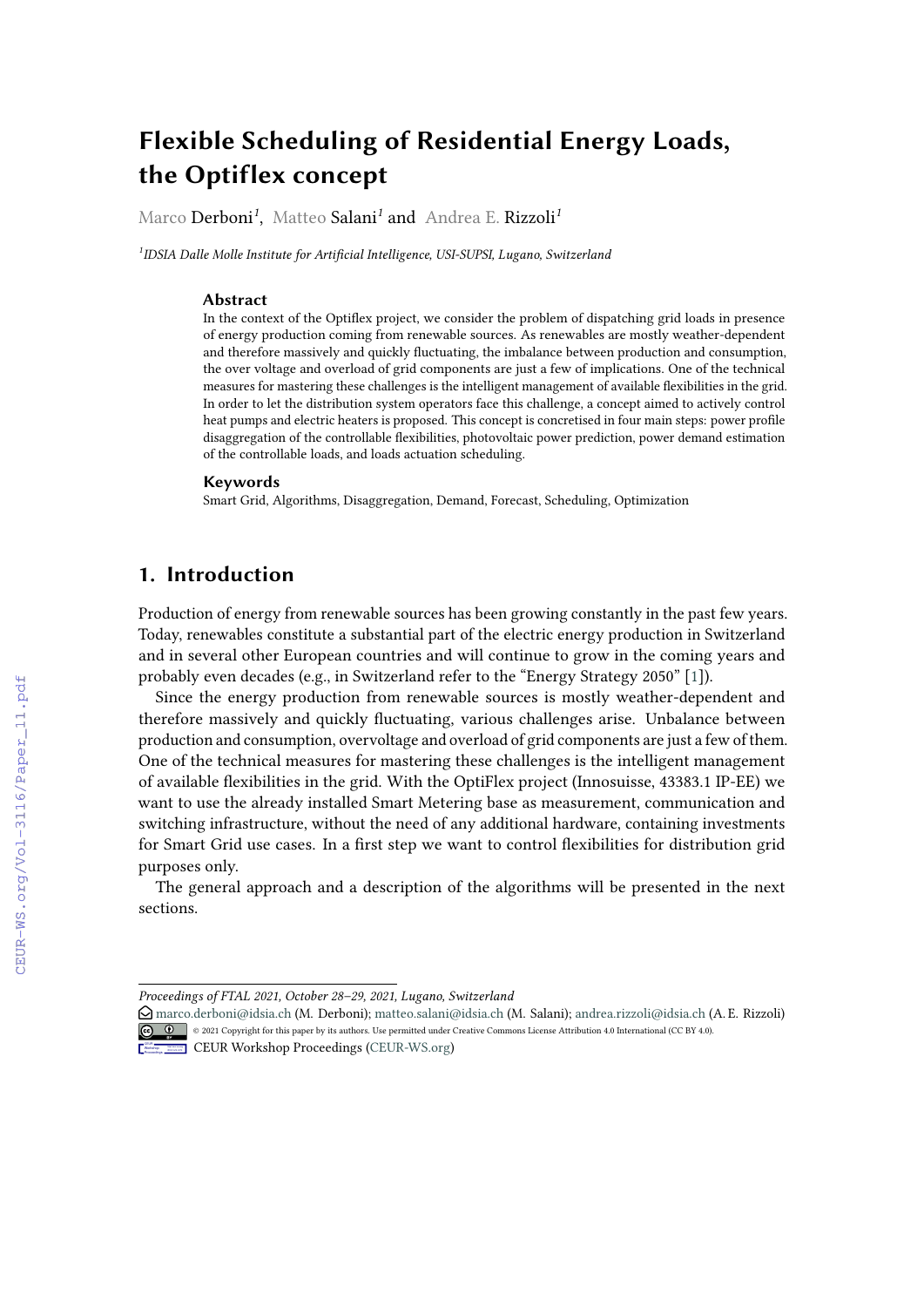

<span id="page-1-0"></span>**Figure 1:** Schematic representation of Optiflex.

## **2. Methodology**

Distribution System Operators (DSO) can adopt two different approaches in order to control household flexibilities: decentralized or centralized. Both having pros and cons.

The decentralized approach consists of controlling the loads in a distributed way, installing additional plug-on electronic units which measure electrical parameters of the controllable loads, such as voltage, current and frequency, calculate energy needs and production forecasts, and according to the best possible scheduling, controls the household devices autonomously [\[2\]](#page-7-0). This approach allows for a direct interface with the device, and very detailed measurements (in the order of 1Hz), allowing the status (on/off) of the device to be known. Disadvantages arise when this solution has to be scaled up: the installation can not always be executed in one step (i.e. one visit), the mounting is not everywhere easily possible (e.g., old buildings), the production of a wide range of devices and the unit maintenance are costly, since hardware failure and necessary replacements may occur. Furthermore, a sort of coordination mechanism is still needed to mitigate network unbalances, overvoltages and overloads. This coordination requires a telecommunication network to be in-place.

These disadvantages could be overcome by a centralized approach, since there is no need to install further hardware components. Indeed, current smart-meter technology is able to communicate detailed enough power measurements and act on local switches. Centralized algorithms are able to orchestrate the flexibilities to meet the goals of grid stability. On the side of disadvantages, managing the massive data flow generated by all smart meters deployed in a grid and collect them in a centralized database is a challenge which may hinder the success of centralized approaches.

### **3. Algorithms**

A simplified representation of the Optiflex suite of modules and their interaction is reported in "Figure [1"](#page-1-0).

The metering infrastructure feeds metering data into the system, data is processed to understand loads' behavior with the Non-Intrusive Load Monitoring (NILM) component according to past weather data. Load behavior is then used to train a demand model able to forecast future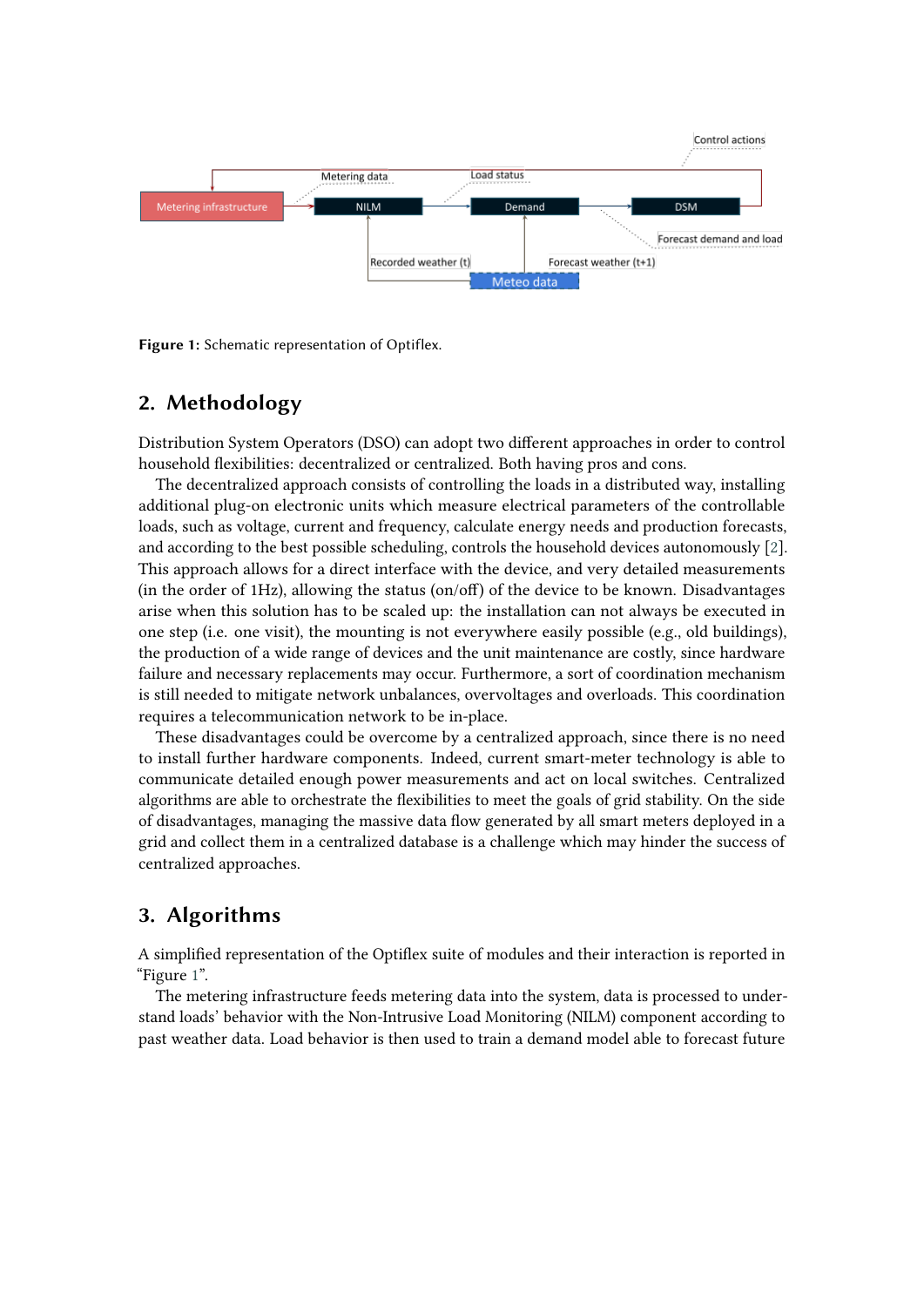needs according to future weather forecasts. Finally, grid loads are steered by a Demand Side Management (DSM) component and the process is continuously iterated.

#### **3.1. Non-Intrusive Load Monitoring (NILM)**

NILM is necessary when electrical loads are not directly monitored but an estimate of their use is needed. Commonly, the smart-metering infrastructure provides the necessary measurements at the Point of Common Coupling (PCC) of each household, that are composed of active and reactive power measurements as well as voltages and currents. The purpose of NILM is to detect the activation of major controllable loads (normally heat pumps and domestic water heaters) that can be steered via the actuators installed at the smart-meter and separate their power foot-print from the other loads that are considered as uncontrollable.

Non intrusive load monitoring has been studied since the 90s [\[3\]](#page-7-1). Extensive reviews of such algorithms are provided, for instance, by Zoha et al. [\[4\]](#page-7-2) and by Zeifman & Roth [\[5\]](#page-7-3).

The main issue to implement effective disaggregation algorithms is the sampling frequency. While the majority of the approaches rely on sampling rates in the range from 0.1 Hz to 1 Hz, in Optiflex we deal with much lower sampling frequencies in the order of one sample per minute.

In this context, our purpose is to control a pre-defined set of flexibilities, in particular heat pumps and electric heaters, for which we know the nominal power and the relay status with a 5 minutes resolution, in addition to the meter power profile.

Given these data, the disaggregation algorithm aims to detect whether a flexibility has been absorbing power or not during a given time interval. The approach is described in detail in  $[6]$ , it builds on previous work [\[7\]](#page-7-5), [\[8\]](#page-7-6), [\[9\]](#page-7-7) and it is also inspired by recent research from Bu et al. [\[10\]](#page-7-8).

#### **3.2. Irradiance estimator - Photovoltaic production forecaster**

The irradiance estimation algorithm has been designed and implemented to tackle the issue of missing direct monitoring of photovoltaic (PV) installations and the presence of inaccurate weather data (global irradiance measurements). In presence of either direct PV monitoring or accurate weather data, the algorithms infrastructure is designed in order to use the real data.

The irradiance estimation algorithm has been inspired by the approaches presented in previous works [\[11\]](#page-7-9), [\[12\]](#page-8-0). Differently than our approach, in these studies, the PV production is generated from a set of reference PV installations under clear sky conditions.

The basic idea of our approach is to exploit the (negative portion of the) power reading of a set of meters in a *neighborhood* monitoring PV installations together with domestic loads exploiting the assumption that PVs are exposed to similar irradiation conditions. The methodology uses a popular software library (PvLib, a community supported tool that provides a set of functions and classes for simulating the performance of PV energy systems).

Irradiance estimation is obtained with the following procedure:

• Compute the Global Horizontal Irradiance (GHI) in clear sky conditions (GHI\*) of the considered neighborhood over a defined period of time discretized in time steps (e.g., the past 24 hours).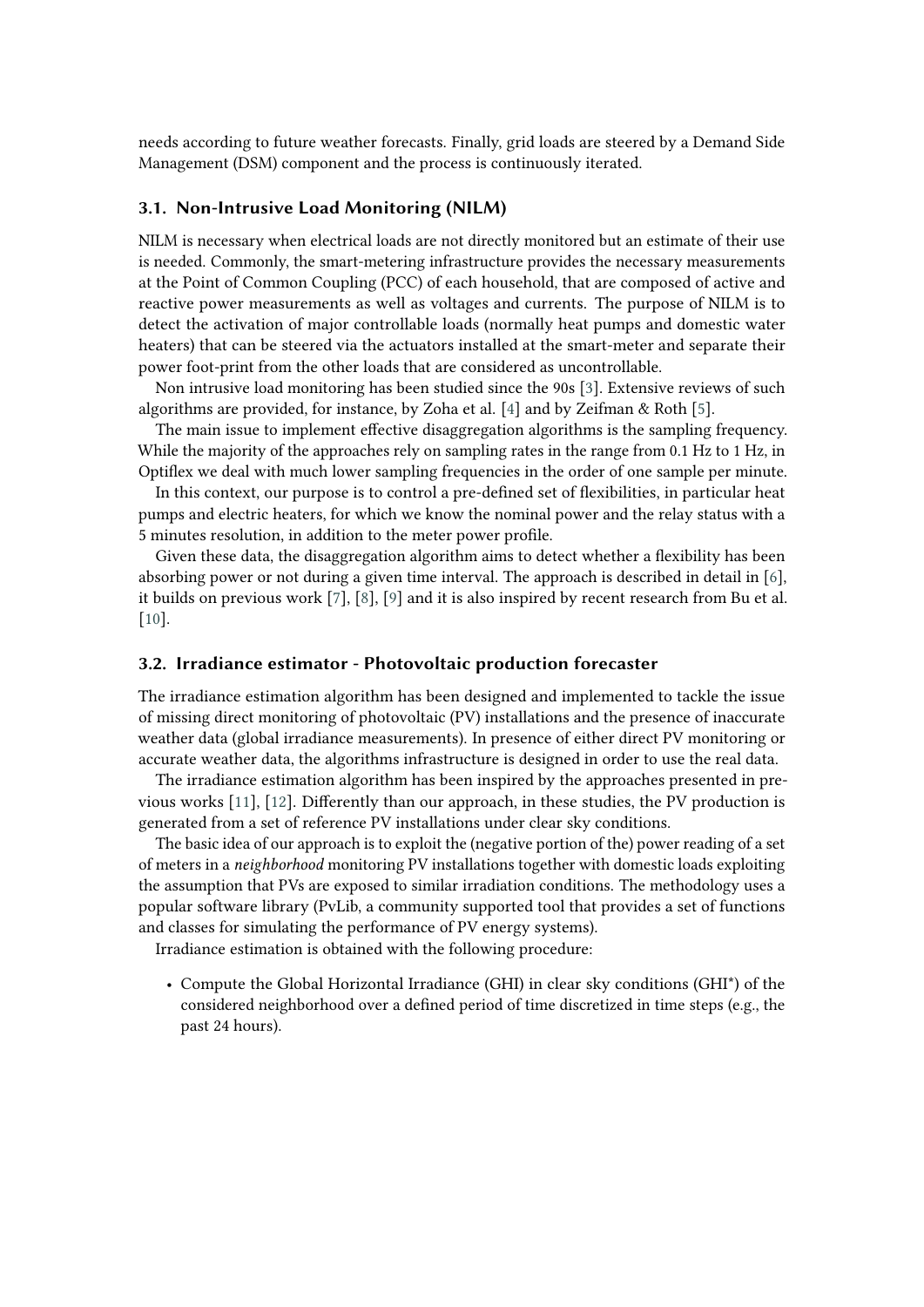- For each PV installation, compute a scaling factor of GHI\*, for each time step, so that the estimated production matches the power reading of the meter.
- For each time steps, among the scaling factors of all PV installations, retain the maximum.
- Use the retained scaling factors to estimate the irradiance from GHI\*.

The rationale behind this approach is that not all major loads are absorbing power simultaneously and the effect of PV installations is directly visible in the metering data. The approach is detailed in [\[6\]](#page-7-4).

#### **3.3. Demand estimation**

With demand estimation it is intended the task of predicting the time-dependent needs of a flexibility to be connected to the grid, that is the amount of time a flexibility must be allowed to drain power from the grid in different moments of the day. More formally, we aim to predict the future power usages of a flexibility  $y_t, y_{t+1}, ..., y_{N-1}$  using the output of the disaggregation algorithm that estimates past power usages  $y_{t-m}$ ,  $y_{t-m+1}$ , ...,  $y_{t-1}$ , where M is the number of historical data used to forecast, and N is the number of future values being forecast.

There are several forecasting methods available, namely: moving average, seasonal method with error correction, autoregressive model, autoregressive integrated moving average model, function fitting neural network, and nonlinear autoregressive neural network. In the current implementation of Optiflex, we devised a software architecture capable of using different techniques with minor implementation effort. We currently provide a demand estimation algorithm which hybridizes a seasonal method with a simple classification method.

*Seasonal method*: we assume that demand has daily-seasonal patterns. Thus, this method predicts the future demand values by computing statistical distributions for the values at the same time point in previous days. Let m be the period of the seasonality  $l = \frac{M}{m}$  $\frac{M}{m}$  be the number of available seasonal data, and the future values.

As an example, average values can be then computed by:

$$
\hat{y}'_{t+i} = \frac{\sum_{j=1}^{l} y_{t+i-jm}}{l}, \quad i = 0, 1, ..., N-1
$$
\n(1)

*Classification method*: the output of the disaggregation is a data sample that is used to calibrate a seasonal model, we hybridize the seasonal method with a simple classification method, thus obtaining multiple seasonal models, one for each class. Fundamentally:

- We define a set of classes  $C \cup \{c_0\}$ , where  $c_0$  is a base class
- We classify the sampling data as belonging to two classes  $c_i$  and  $c_0$
- We update the seasonal data of classes  $c_i$  and  $c_0$
- We predict the class of the future power usages and predict using the appropriate seasonal model

The method is generic (classes can be defined in several ways) but in the current implementation of Optiflex we use four classes + the base class (class 0).

The classification method is based on aggregated daily weather data: average daily temperature, average daily irradiance. To classify samples, we use static data associated to the location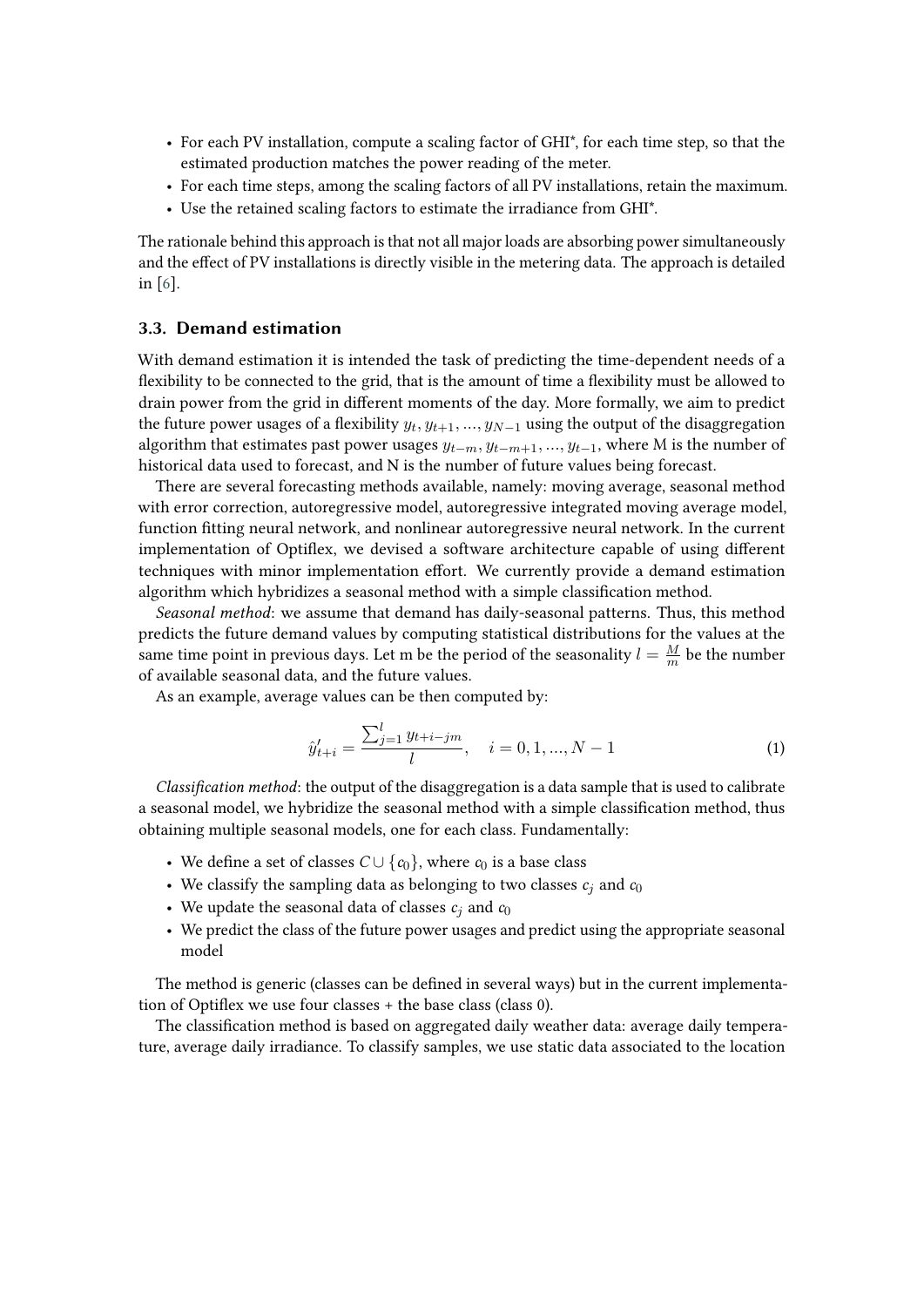<span id="page-4-0"></span>**Table 1** Classification rules

|                                  |                    | Daily T avg $\geq$ Monthly T avg Daily T avg $<$ Monthly T avg |
|----------------------------------|--------------------|----------------------------------------------------------------|
| Daily I avg $\geq$ Monthly I avg | Hot – Sunny day    | Cold – Sunny day                                               |
| Daily I avg $<$ Monthly I avg    | $Hot - Cloudy day$ | Cold – Cloudy day                                              |

of the pilot site: average monthly temperature, average monthly irradiance. The four classes intuitively correspond to "Hot - Sunny", "Hot - Cloudy", "Cold - Sunny", and "Cold - Cloudy" days.

Classification is then performed as in "Table [1"](#page-4-0) where letter I stands for Irradiance and letter T stands for Temperature.

### **3.4. Scheduler**

Scheduling is the final component of the Optiflex algorithmic pipeline. Its basic purpose is to steer controllable flexibilities in order to optimize some objective functions (peak shaving in the current implementation). Flexibility steering is subject to some functional constraints that must be respected.

The scheduling algorithm (scheduler in short) is centralized. It means that it simultaneously considers the entire set of controllable flexibilities. It implements a Model Predictive Control scheme, in summary, it considers the control actions over a future period of time called planning horizon and it actually implements only a smaller portion of the control actions called control horizon and the process repeats when the control horizon is elapsed. The planning horizon is defined as a discretized time interval  $T$  divided in timeslots (24h, discretized in 288 timeslots of 5 minutes each in the current implementation of Optiflex) and the control horizon is 1 timeslot. The control actions are therefore discretized and assumed constant during each timeslot. Control actions can be categorized as follows:

- Binary control actions: related to the control of a power switch. 1: flexibility connected to the grid, 0: otherwise.
- Continuous control action: this is normally related to a power setpoint of the flexibility (commonly associated with storages or chargers), values are bound to operational constraints of the flexibility.

The scheduler has to respect some constraints operating the flexibilities. In particular for binary flexibilities, the amount of time the flexibility is connected to the grid must be sufficient to ensure that the flexibility can satisfy the energy demand. Furthermore the flexibility should not change its state too frequently and too many times during period  $T$  in order to preserve the lifetime of the physical switch.

For continuous flexibilities, the scheduler must maintain the state of the flexibility within bounds and reach the desired state at time  $t$ .

The scheduler considers the behavior of the rest of the grid in order to account for the uncontrollable portion of the power the model considers an aggregated signal. The software architecture of Optiflex, as done for demand estimation, allows to use modular implementations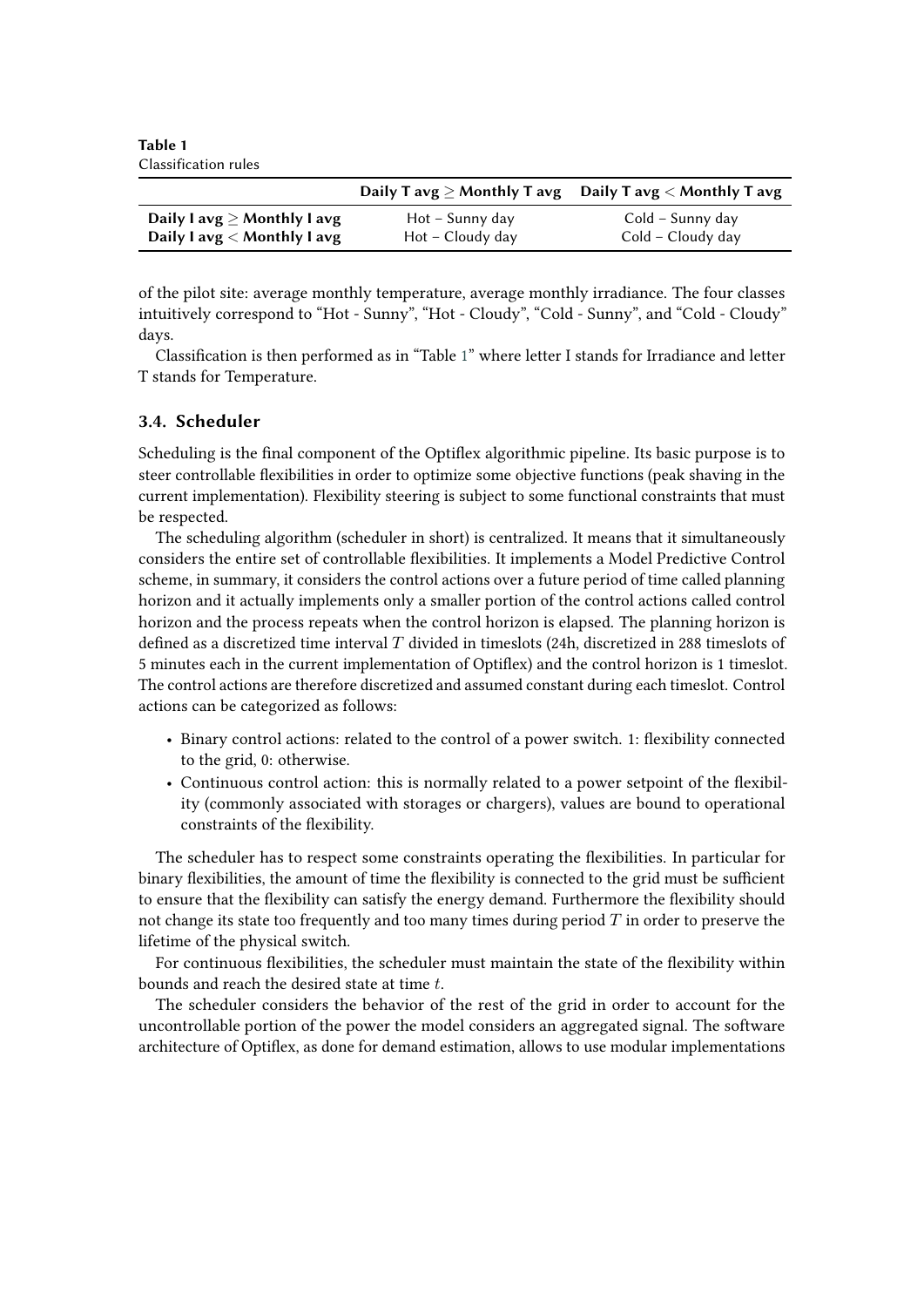of the scheduler. For moderate sized pilot sites (hundreds of flexibilities) an exact approach based on a MILP formulation is used. For larger pilot sites (thousands of flexibilities) a fast optimizer based on local search heuristics is used.

### **4. Results**

The challenges tackled and solved by the Optiflex project are manifold:

- Manage the massive data flow generated by all smart meters deployed in a grid, by collecting them in a centralized database, along with the metadata of each flexibilities (i.e. nominal power).
- Analyse the measurements to determine the behavior of the flexibilities present in the grid and proactively control them to meet the goals of grid stability, by developing a set of algorithms able to identify the power profile of each controlled flexibility, estimate the power consumption of the next 24 hours and steer the loads by meeting the energy demand.
- Integrate weather forecasting data to predict future behavior of the loads and power generation in the grid, especially due to PV production, in order to take proactive measures to compensate excess of power production or power consumption.
- Provide grid managers a functional environment to monitor and control the behavior of the grid.

These results have been achieved by testing this concept in distribution network of a local DSO in Massagno, Ticino, Switzerland. The algorithms have been designed in order to be exploited on different size of the network and to be deployed in the entire grid or even in one or more subregions in parallel. The pipeline has been firstly tested with the help of a comprehensive low voltage simulation framework called OPTISIM and developed within SUPSI [\[13\]](#page-8-1), in order to validate the robustness over long periods and to compare the test-set without algorithms and with algorithms acting on controllable loads. The designed test-set is calibrated on a district of the local DSO grid. The community includes the following characteristics:

- A 30 kWp public PV plant (on the kindergarten)
- 18 single family houses with:
	- **–** 3 PV plants (32.76 kWp)
	- **–** 10 heat-pumps
	- **–** 26kW of electrical heater
- A 50 kWh battery installed at the public PV plant location

In "Figure [2"](#page-6-0) we report the overall active power of the test-set. It ranges approximately from -20kW to 80kW. In the top sub-plot we report the overall power when all loads are not controlled and can freely absorb power when necessary. In the bottom sub-plot we report the overall power when all flexibilities are controlled by Optiflex. We observe a pattern for the uncontrolled case where loads tend to accumulate during morning and evening hours forming power peaks.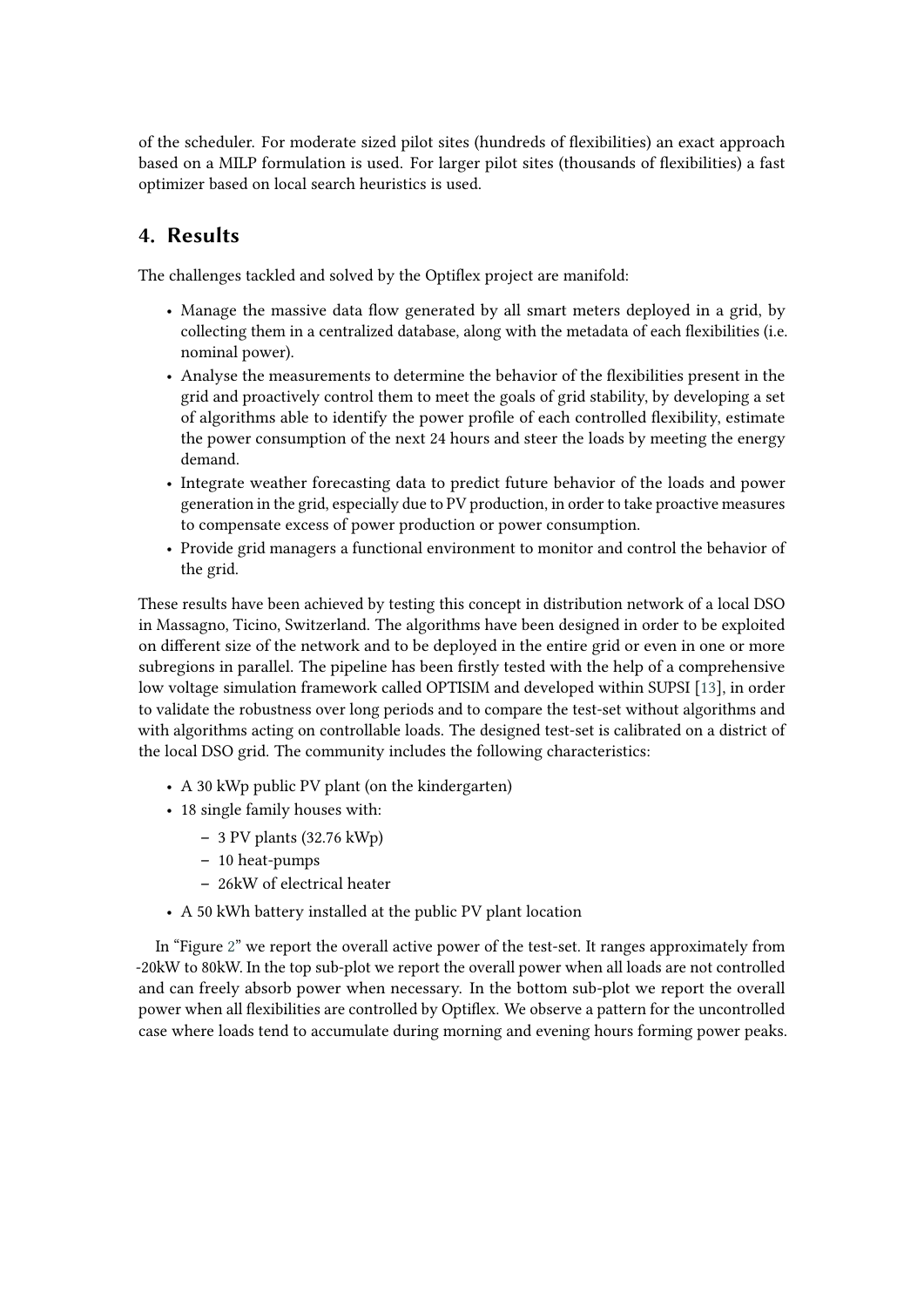

<span id="page-6-0"></span>**Figure 2:** Simulation results.

We then observe that Optiflex is capable to prevent the formation of such high peaks by spreading loads along the day. We report that the overall energy provided on a daily basis for the test-set does not differ between the two settings, that is all loads are absorbing the same amount of energy. From a preliminary analysis of the test-set we observe KPI peak reductions of 30-40% with cases of peak reduction of up to 50%.

Simulation was followed by deploying the algorithms in the field, where a test phase on the same simulated grid is still running. In parallel, scale up tests are being carried out in wider regions. The first region is composed of 2 transformer stations, 373 meters and 155 flexibilities (73 heat pumps, 60 boilers and 22 PVs), and the second matches the entire DSO network, where the data available in the database at this time are 72 transformer stations, 9526 meters and 1481 flexibilities (388 heat pumps, 828 boilers and 265 PVs).

### **5. Conclusions**

The Optiflex solution aims at the exploitation of Smart Metering technology, i.e. the possibility of modern energy meters to communicate detailed measurements of the energy flow and the capability of acting on local switches, to intelligently manage the available flexibilities in the grid such as electrical loads and energy storages in a centralized way, to make the electrical grid more robust, smoothly integrate distributed energy production and minimize energy losses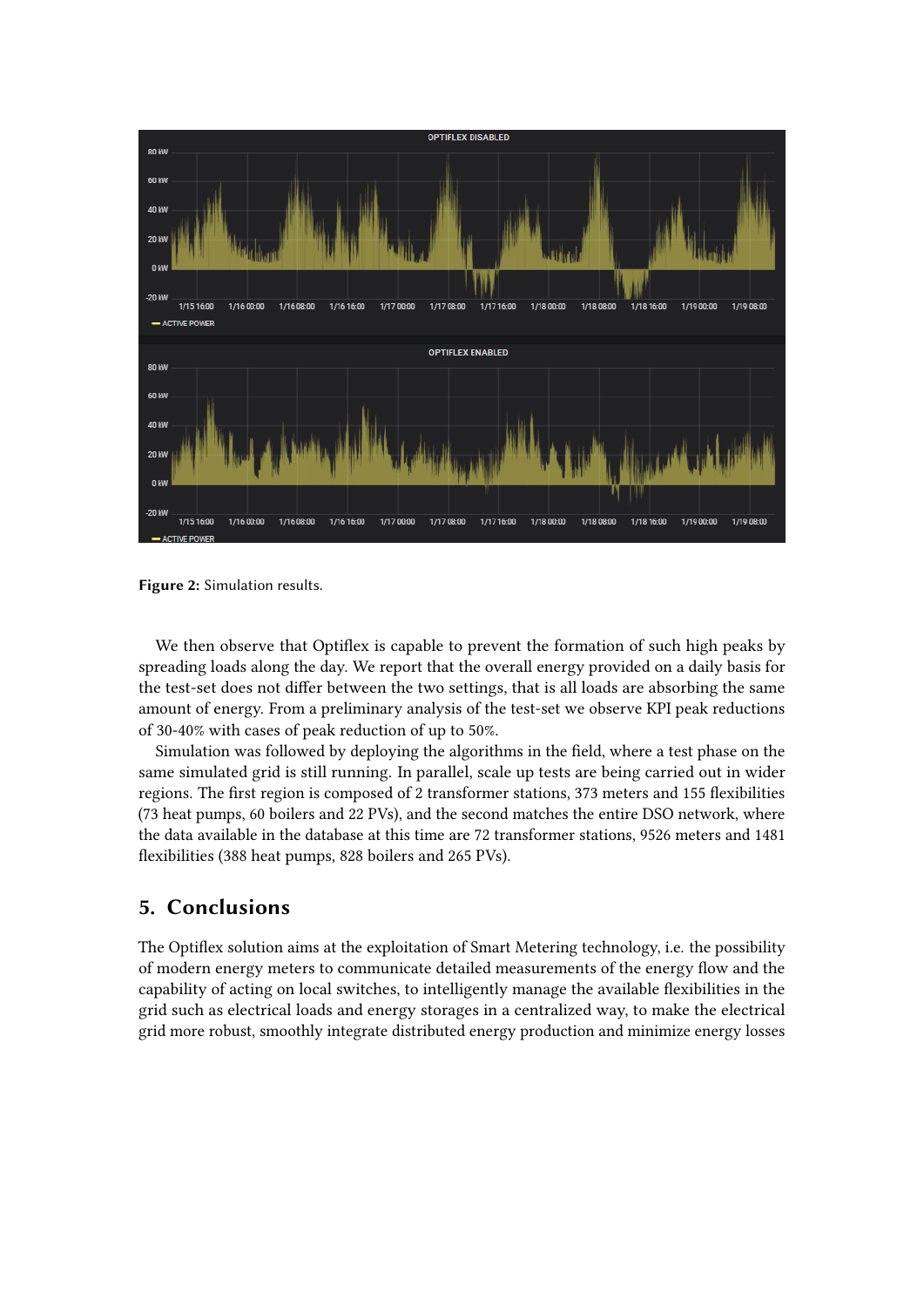due to high power peaks. This centralized implementation allows a lower investment by the DSO to meet the goals of grid stability, as it is not necessary to install and maintain distributed hardware components, making deployment on different pilots less wasteful.

### **Acknowledgment**

We acknowledge Innosuisse, Swiss Innovation Agency, as the project funder (43383.1 IP-EE), Optimatik as the industrial partner of the project and the active collaboration and support of Azienda Elettrica di Massagno SA (Ticino).

### **References**

- [1] Swiss Energy Strategy 2050, accessed 2021-11-23. [https://www.bfe.admin.ch/bfe/en/home/](https://www.bfe.admin.ch/bfe/en/home/policy/energy-strategy-2050.html) [policy/energy-strategy-2050.html.](https://www.bfe.admin.ch/bfe/en/home/policy/energy-strategy-2050.html)
- <span id="page-7-0"></span>[2] L. Nespoli, A. Giusti, N. Vermes, M. Derboni, A. E. Rizzoli, L. M. Gambardella, V. Medici, Distributed demand side management using electric boilers, Computer Science - Research and Development 32 (2017) 35–47. doi:[10.1007/s00450-016-0315-6](http://dx.doi.org/10.1007/s00450-016-0315-6).
- <span id="page-7-1"></span>[3] G. Hart, Nonintrusive appliance load monitoring, Proceedings of the IEEE 80 (1992) 1870–1891. doi:[10.1109/5.192069](http://dx.doi.org/10.1109/5.192069).
- <span id="page-7-2"></span>[4] A. Zoha, A. Gluhak, M. A. Imran, S. Rajasegarar, Non-intrusive load monitoring approaches for disaggregated energy sensing: A survey, Sensors 12 (2012) 16838–16866. URL: [https:](https://www.mdpi.com/1424-8220/12/12/16838) [//www.mdpi.com/1424-8220/12/12/16838.](https://www.mdpi.com/1424-8220/12/12/16838) doi:[10.3390/s121216838](http://dx.doi.org/10.3390/s121216838).
- <span id="page-7-3"></span>[5] M. Zeifman, K. Roth, Nonintrusive appliance load monitoring: Review and outlook, IEEE Transactions on Consumer Electronics 57 (2011) 76–84. doi:[10.1109/TCE.2011.](http://dx.doi.org/10.1109/TCE.2011.5735484) [5735484](http://dx.doi.org/10.1109/TCE.2011.5735484).
- <span id="page-7-4"></span>[6] M. Salani, M. Derboni, D. Rivola, V. Medici, L. Nespoli, F. Rosato, A. E. Rizzoli, Non intrusive load monitoring for demand side management, Energy Informatics 3 (2020). doi:[10.1186/s42162-020-00128-2](http://dx.doi.org/10.1186/s42162-020-00128-2).
- <span id="page-7-5"></span>[7] A. Cominola, M. Giuliani, D. Piga, A. Castelletti, A. Rizzoli, A hybrid signaturebased iterative disaggregation algorithm for non-intrusive load monitoring, Applied Energy 185 (2017) 331–344. URL: [https://www.sciencedirect.com/science/article/](https://www.sciencedirect.com/science/article/pii/S030626191631488X) [pii/S030626191631488X.](https://www.sciencedirect.com/science/article/pii/S030626191631488X) doi:[10.1016/j.apenergy.2016.10.040](http://dx.doi.org/10.1016/j.apenergy.2016.10.040).
- <span id="page-7-6"></span>[8] D. Piga, A. Cominola, M. Giuliani, A. Castelletti, A. E. Rizzoli, Sparse optimization for automated energy end use disaggregation, IEEE Transactions on Control Systems Technology 24 (2016) 1044–1051. doi:[10.1109/TCST.2015.2476777](http://dx.doi.org/10.1109/TCST.2015.2476777).
- <span id="page-7-7"></span>[9] C. Rottondi, M. Derboni, D. Piga, A. E. Rizzoli, An optimisation-based energy disaggregation algorithm for low frequency smart meter data, Energy Informatics 2 (2019). doi:[10.1186/s42162-019-0089-8](http://dx.doi.org/10.1186/s42162-019-0089-8).
- <span id="page-7-8"></span>[10] F. Bu, K. Dehghanpour, Y. Yuan, Z. Wang, Y. Zhang, A data-driven game-theoretic approach for behind-the-meter pv generation disaggregation, IEEE Transactions on Power Systems 35 (2020) 3133–3144. doi:[10.1109/TPWRS.2020.2966732](http://dx.doi.org/10.1109/TPWRS.2020.2966732).
- <span id="page-7-9"></span>[11] F. Sossan, L. Nespoli, V. Medici, M. Paolone, Unsupervised disaggregation of photovoltaic production from composite power flow measurements of heterogeneous prosumers, IEEE